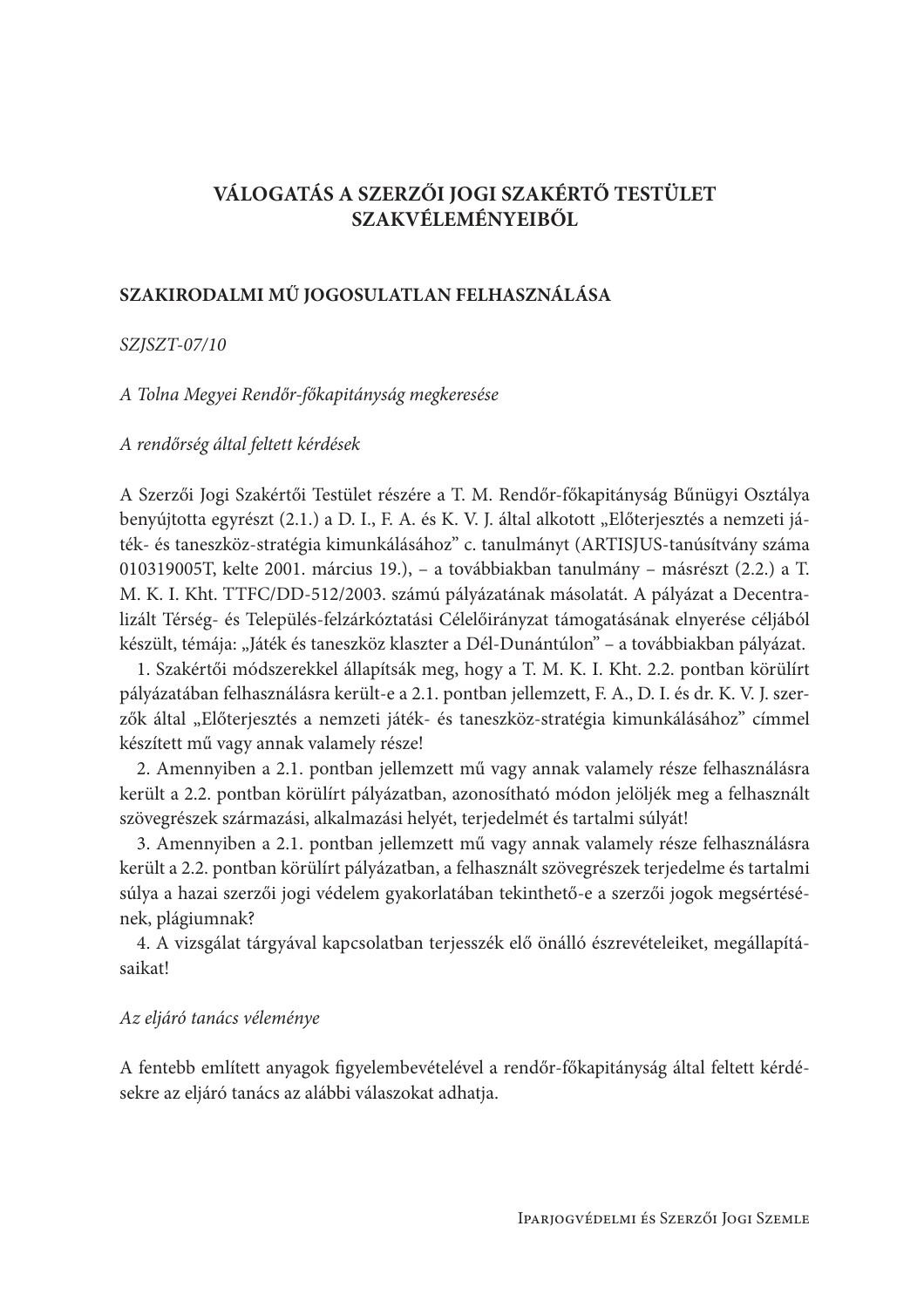Ad 1. A tanulmány és a pályázat összevetése alapján kétséget kizáróan megállapítható, hogy a pályázat szövegében felhasználásra került a tanulmányban szereplő szövegrész.

Ad 2. A tanulmány egy négyoldalas és egy tizennégy oldalas, "Előterjesztés" alcímet viselő részből áll, amelyeknek az első három oldala gyakorlatilag azonos. Ebben találhatók azok a szövegrészek, amelyek a pályázat "Pályázati adatlap" című részének 10. pontjában ("A beruházás/projekt indokoltságának, a létesítmény várható igénybevételének, kihasználásának bemutatása") is szerepelnek, a 11/28. oldal legutolsó bekezdésében és a 12/28. oldal felső felében "Általános megközelítés" alcím alatt. A pályázat anyagában tehát a tanulmányból átvett szövegrész összesen kb. egy A4-es oldal felét teszi ki, miközben a pályázat egészének bemutatott anyaga (mellékletekkel együtt) kb. 90 oldal.

Ad 3. A pályázat fent említett kb. 90 oldalas anyagában közelítőleg hét A4-es oldal tekinthető szerzői alkotásnak, s ennek része a tanulmányból átvett fél A4-es oldalnyi terjedelmű szövegrész. A szerzői jogról szóló 1999. évi LXXVI. törvény (a továbbiakban: Szjt.) 18. §-a értelmében a szerző jogosult engedélyezni művének mindenfajta és minden egyes felhasználását

A szerzőnek ezt az engedélyezési jogát az Szjt. – az idézés esetét kivéve – nem köti sem pozitív, sem negatív értelemben a felhasznált mű vagy műrész terjedelméhez, csak a felhasználás tényéhez. A szerzői mű engedély nélküli felhasználása tehát a ténylegesen felhasznált műrészlet terjedelmétől függetlenül jogsértő. Idézésről a konkrét esetben nem lehet szó, mivel az Szjt. 34. § (1) bekezdése szerinti szabad felhasználásként való idézés feltételeinek a szóban forgó átemelés nem felel meg, tehát ez a szabály nem alkalmazható rá.

Ad 4. A rendőr-főkapitányság a fentieken kívül eljuttatott még a Szerzői Jogi Szakértői Testülethez három fűzős dossziét, amelyekben a klaszterek létrehozásával kapcsolatos gazdasági tanulmányok – szerzői művek – találhatók, azonban egyikben sem szerepel a tanulmány egyetlen részlete sem.

> Dr. Hajagos Éva, a tanács elnöke Marácziné dr. Mann Judit, a tanács előadó tagja Dr. Kiss Zoltán, a tanács szavazó tagja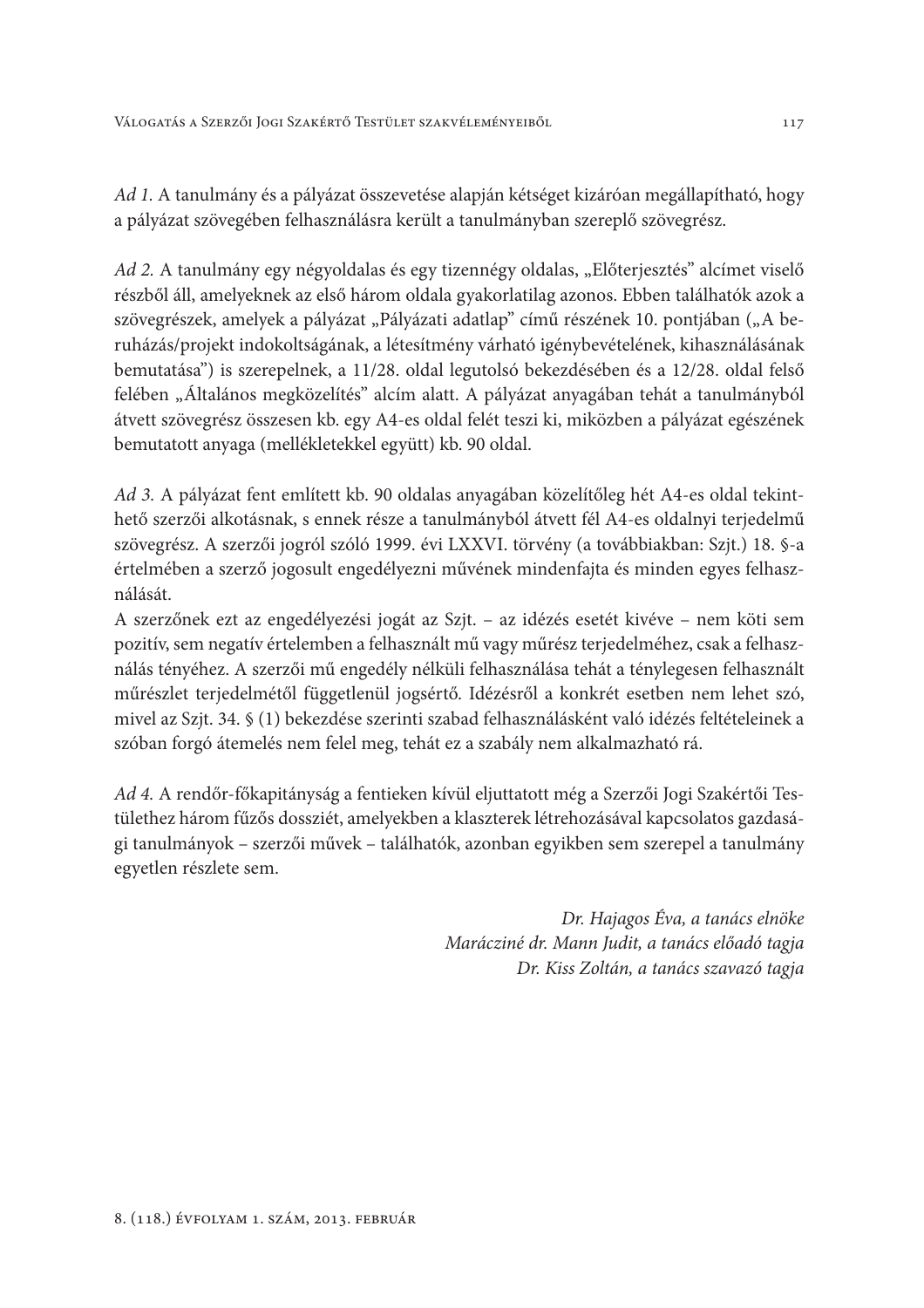## ÉPÍTÉSI TENDERTERV FELHASZNÁLÁSA KIVITELI TERVKÉNT

SZJSZT-04/10

### A Békés Megyei Bíróság megkeresése

### A bíróság által feltett kérdések

1. A közbeszerzési eljárásban a kivitelező kiválasztása érdekében folytatott versenytárgyalások keretében felhasznált műszaki vállalkozási vagy más módon tenderterv, amely a kiviteli terv követelményeinek megfelelő színvonalú és részletezettségű tervdokumentáció, változatlan formában alkalmas-e kiviteli tervként történő felhasználásra? A jogszerű felhasználáshoz szükséges-e a tervező hozzájárulása? Az engedély nélküli felhasználás megyalósítja-e az Szjt. 18. §-a szerinti többszörözést, és ennek következményeként sérül-e a szerzőnek a mű felhasználásához fűződő kizárólagos joga?

2. A felperes megsértette-e a Magyar Építész Kamara Etikai-Fegyelmi Szabályzatának 7.6. b-c pontjaiban foglalt rendelkezéseket azáltal, hogy a J. L. által készített tenderterveket az épület kivitelezésére úgy használta fel, hogy a terv szerzőjétől a felhasználásra engedélyt nem kért és nem kapott.

3. A közbeszerzési eljárásban kötött kivitelezési (építési) szerződés teljesítésére a tenderterv szerzőjének bevonása a közbeszerzésekről szóló 2003. évi CXXIX. törvény (Kbt.) 10. § (1) bekezdés a) pontjára figyelemmel, a Kbt. 88. § (1) bekezdés c) pontja alapján a szerződés érvénytelenségét eredményezi-e? A közbeszerzési eljárás szabályai kizárták-e, hogy a felperes a tenderterv szerzőjéhez közvetlenül forduljon a felhasználáshoz való hozzájárulás megszerzése érdekében. Ilyen esetben mi a helyes és törvényes eljárás? Jogszerűen mellőzhető volt-e a felperes részéről a minden munkarészre kiterjedő kivitelezési tervdokumentáció elkészítése, és helyette a J. L. által készített tenderek felhasználása a szerző engedélye nélkül?

### Az eljáró tanács szakvéleménye

### A szakvélemény szempontjából releváns tényállás

J. L. építész 2003. évben építési engedélyezési, majd 2006. évben közbeszerzési eljárásban történő felhasználásra vállalkozásba adási tervdokumentációt (ún. tendertervet) készített B. község megrendelésére az általános iskola rekonstrukciójához és bővítéséhez. A tenderterv elkészítéséről szóló vállalkozási szerződés tartalmazza, hogy a dokumentáció csak a szerződésben foglalt cél megvalósítására használható fel.

A közbeszerzési eljárásban a felperes B. J. építész által vezetett cég nyerte el az épület megépítésének kivitelezési munkáit. A felperes nyilatkozata szerint a szerződéskötés során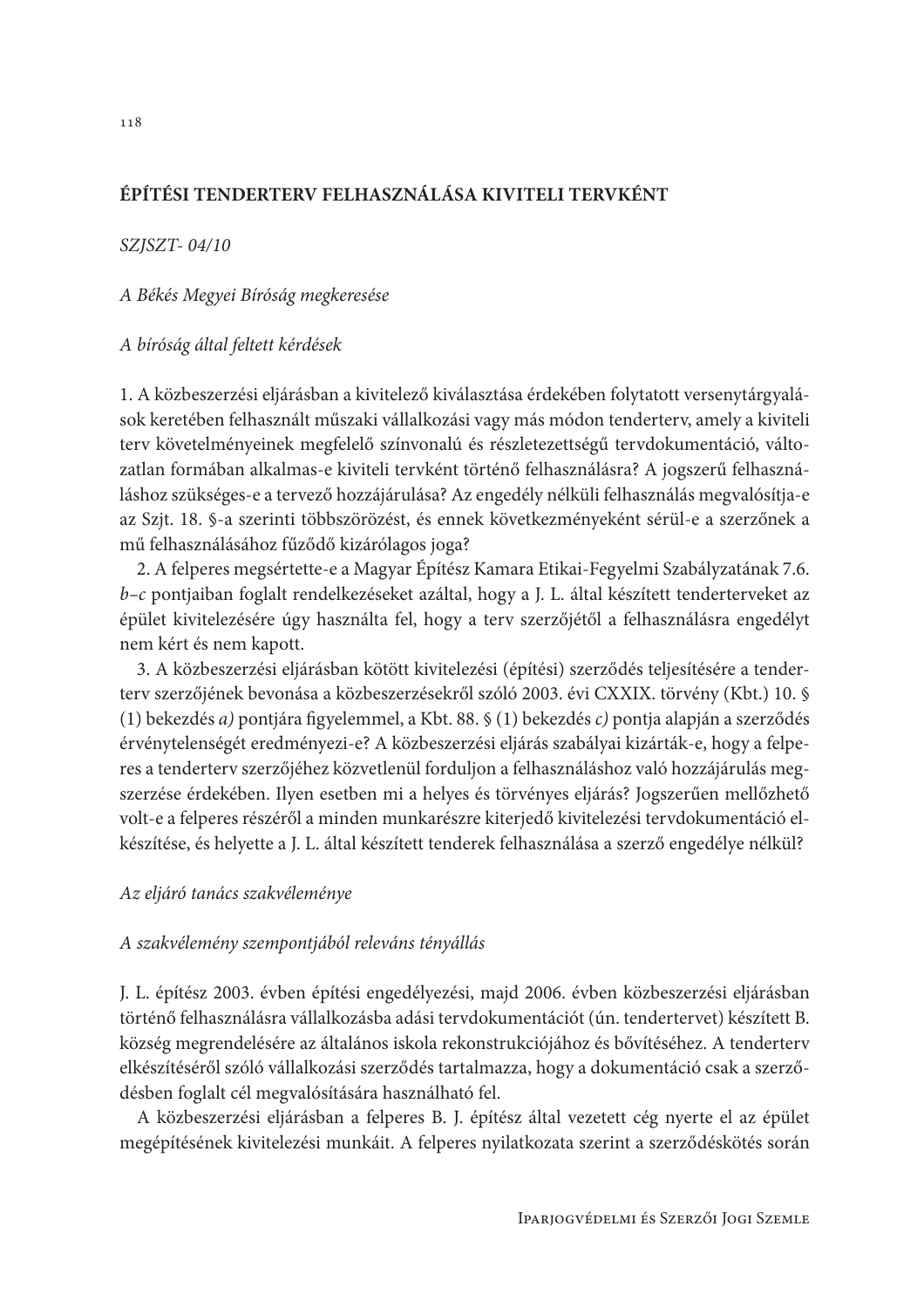tájékoztatta a megbízót, hogy a közbeszerzési törvény összeférhetetlenségi szabályai miatt csak a megbízó adhat megbízást J. L.-nek továbbtervezésre, de a megbízó nem kívánt ilyen megbízást adni, sőt megtiltotta a kapcsolatfelvételt az addigi tervezővel.

A felperessel megkötött szerződés 13. pontja értelmében "A szerződés tárgyát képező tervekre kiadott engedélyeken felül, amelyeket a vállalkozónak az ajánlati dokumentumokkal együtt rendelkezésére bocsátott a megrendelő, minden további szükséges tervet, szakhatósági engedélyt, és jóváhagyást a vállalkozónak magának kell beszereznie az illetékes hatóságoktól, saját költségére." A szerződés 28. pontjában utalás történik a kiviteli tervekre is, amely szerint "A vállalkozó a későbbiek során nem hivatkozhat a kiviteli tervek és az engedélyes, illetve ajánlati tervek közötti eltérésekre."

A felperes úgy nyilatkozott a perben, hogy építészeti kiviteli tervdokumentáció nem készült, csak szakági kiviteli tervek, mert az építész tendertervek olyan mélységűek voltak, hogy azok alapján minden szükséges építészeti anyag beszerezhető, a kivitelezés elvégezhető volt. A felperes a kivitelezés során a liftakna méretét megváltoztatta, továbbá az építési engedélyezési tervdokumentáció oltóvízellátásra és a fali tűzcsapok létesítésére vonatkozó fejezetét újratervezte.

J. L. panasszal fordult az ügyben a Békés Megyei Építész Kamara Etikai-fegyelmi Bizottságához, amely az eljárást megszüntette B. J. ellen, majd a panaszos fellebbezésére a Magyar Építész Kamara Etikai-fegyelmi Bizottsága az első fokú határozatot megváltoztatta, és B. J.-t büntetéssel sújtotta. A határozat ellen B. J. a Békés Megyei Bírósághoz fordult, amely a Szerzői Jogi Szakértő Testületet rendelte ki szakvélemény adása céljából.

#### Az ügyben irányadó rendelkezések

Az 1998. január 1-jétől 2007. december 31-ig hatályos 45/1997. (XII. 29.) KTM rendelet az építészeti-műszaki tervdokumentációk tartalmi követelményeiről a 13. § (4) bekezdésében így rendelkezik: "A közbeszerzési törvény hatálya alá tartozó vagy a (3) bekezdésében meghatározott jellemzőket meghaladó építmény építése esetében minden munkarészre kiterjedő kivitelezési tervdokumentációt kell készíteni, mely az építők, szerelők, gyártók számára a megvalósításhoz szükséges és elégséges minden közvetlen információt, utasítást tartalmaz, továbbá tanúsítja az építési engedélyezési és az ajánlatkérési műszaki dokumentációban részletezett követelmények teljesítését."

2003. évi CXXIX. törvény a közbeszerzésekről (a továbbiakban: Kbt.) 10. § (1) bek.: "A közbeszerzési eljárás előkészítése, a felhívás és a dokumentáció elkészítése során vagy az eljárás más szakaszában az ajánlatkérő nevében nem járhat el, illetőleg az eljárásba nem vonható be a közbeszerzés tárgyával kapcsolatos gazdasági tevékenységet végző gazdálkodó szervezet (a továbbiakban: érdekelt gazdálkodó szervezet), illetőleg az olyan személy vagy szervezet, aki, illetőleg amely a) az érdekelt gazdálkodó szervezettel munkaviszonyban vagy munkavégzésre irányuló egyéb jogviszonyban áll;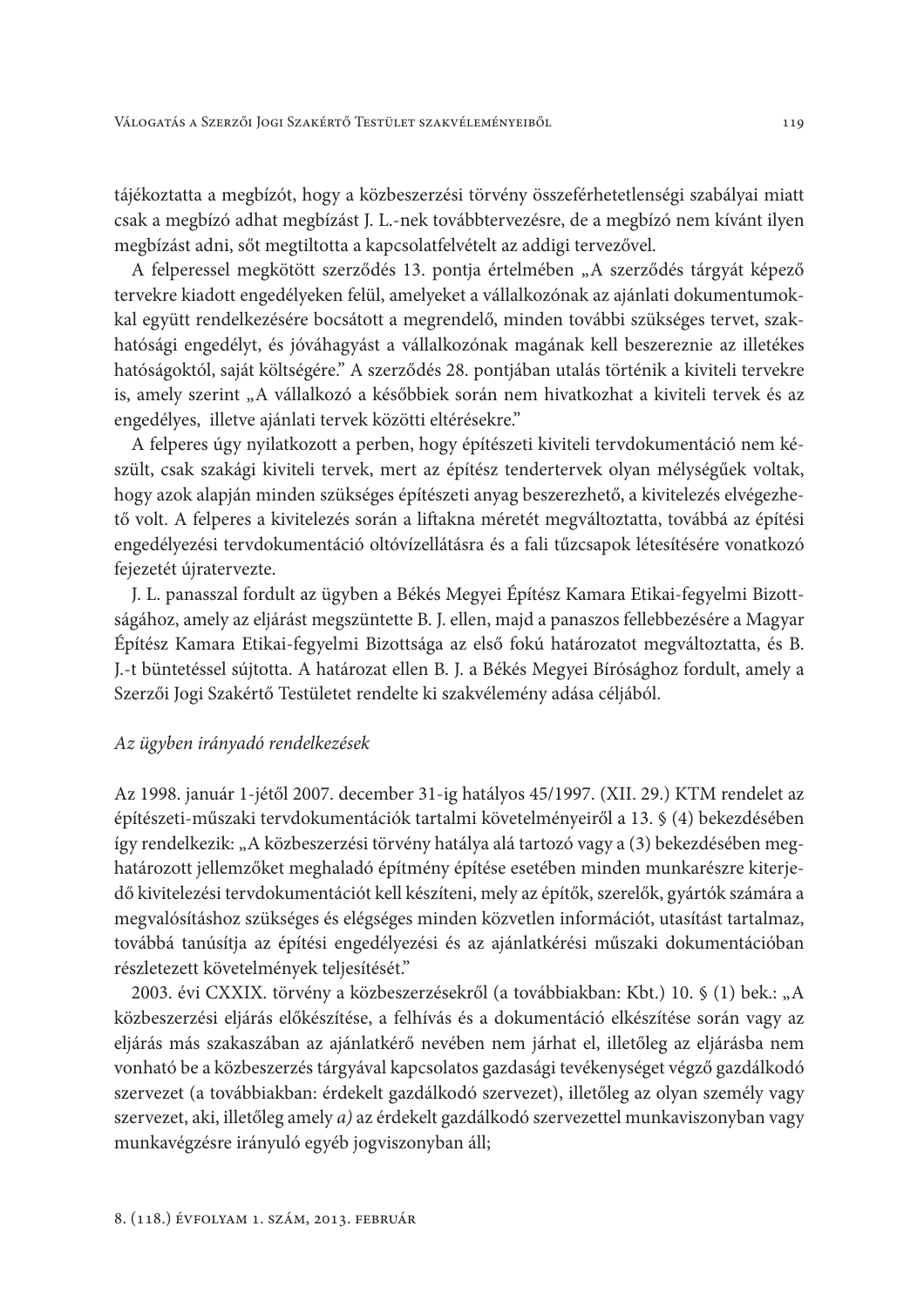88. § (1) Az ajánlat érvénytelen, ha c) az ajánlattevő, illetőleg alvállalkozója nem felel meg az összeférhetetlenségi követelményeknek (10. §);"

1999. évi LXXVI. törvény a szerzői jogról (a továbbiakban: Szjt.) 1. § (2) bek.: "Szerzői jogi védelem alá tartozik .... k) az építészeti alkotás és annak terve, valamint az épületegyüttes, illetve a városépítészeti együttes terve,

13. § A szerző személyhez fűződő jogát sérti művének mindenfajta eltorzítása, megcsonkítása vagy más olyan megváltoztatása vagy megcsorbítása, amely a szerző becsületére vagy hírnevére sérelmes.

18. § (1) A szerző kizárólagos joga, hogy a művét többszörözze, és hogy erre másnak engedélyt adjon. (2) ... Az építészeti alkotások esetében többszörözés a tervben rögzített alkotás kivitelezése és utánépítése is.

29. § A szerző kizárólagos joga, hogy a művét átdolgozza, illetve hogy erre másnak engedélyt adjon. Átdolgozás a mű fordítása, színpadi, zenei feldolgozása, filmre való átdolgozása, a filmalkotás átdolgozása és a mű minden más olyan megváltoztatása is, amelynek eredményeképpen az eredeti műből származó más mű jön létre.

67. § (1) A mű jogosulatlan megváltoztatásának minősül az építészeti alkotás vagy a műszaki létesítmény tervének a szerző hozzájárulása nélkül történő olyan megváltoztatása, amely a külső megjelenést vagy a rendeltetésszerű használatot befolyásolja."

### Az eljáró tanács szakvéleménye

Ad 1. A 45/1997. (XII. 29.) KTM rendelet hivatkozott rendelkezése értelmében a közbeszerzési törvény hatálya alá tartozó építmény építése esetében minden munkarészre kiterjedő kivitelezési tervdokumentációt kell készíteni.

Ezt a jogszabályi kötelezettséget nem írhatja felül az a körülmény, hogy az adott tenderterv a kiviteli terv követelményeinek megfelelő színvonalú és részletezettségű, s esetünkben - az iratok tanúsága szerint, mert a terveket nem látta az eljáró tanács - a tendertery nem is volt ilyen mélységű. A tenderterv elkészítésére vonatkozó szerződés értelmében J. L. az alaprajzokat M=100-as méretarányban készítette, míg a kiviteli tervekre vonatkozó jogszabályi előírás értelmében az alaprajznál a méretarány legalább 1:50.

A felperes többszöri nyilatkozata értelmében nem készültek kiviteli tervek, így az engedélyezési vagy a tenderterv továbbtervezéséről nem beszélhetünk, ilyen cselekedettel a felperes nem sértette meg J. L. szerzői jogait. Jogszerű felhasználás esetében szükség lett volna az eredeti szerző előzetes hozzájárulására, tekintettel arra, hogy sok esetben a kiviteli tervek kisebb-nagyobb mértékben eltérnek az engedélyezési vagy a tendertervektől, s ez esetben az előzetes hozzájárulás nélkül a mű jogosulatlan megváltoztatása vagy átdolgozása [Szjt. 13. §, 29. §, 67. § (1) bek.] történne. Természetesen gyakran előfordul az is, hogy a kiviteli tervek semmiben sem térnek el az engedélyezési és/vagy tendertervtől, csak részletezik azokat, a kivitelezéshez szükséges műszaki-technikai kiegészítéseket tartalmazzák, s ez esetben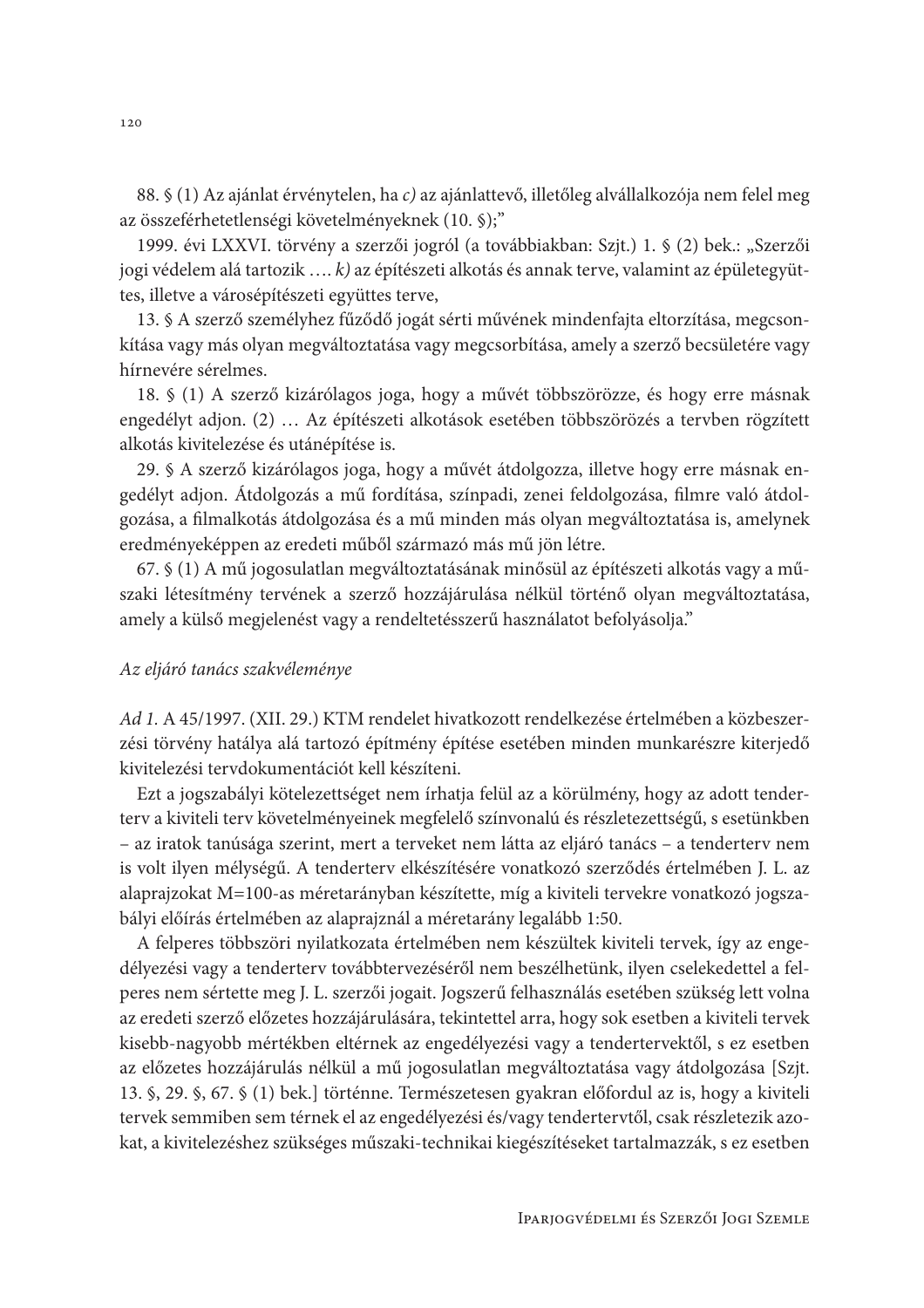nem beszélhetünk alkotói folyamatról, egyéni, eredeti alkotásról (lásd az SZJSZT 24/07. számú szakvéleményt).

Esetünkben azonban a kivitelezés során a liftakna méretét megváltoztatták, továbbá az építési engedélyezési tervdokumentáció oltóvízellátásra és a fali tűzcsapok létesítésére vonatkozó fejezetét újratervezték, tehát - legalább e lépések miatt - kétségkívül szükséges lett volna J. L. hozzájárulására a tervek módosításához.

Az is egyértelmű, hogy nagyrészt az engedélyezési és/vagy a tenderterv alapján valósult meg az épület, holott a tenderterv elkészítésére vonatkozó szerződés egyértelműen rögzítette, hogy a dokumentáció csak a szerződésben foglalt célra használható fel, azaz a közbeszerzési eljárás lefolytatására. Az Szjt. 18. § (2) bek. értelmében "Az építészeti alkotások esetében többszörözés a tervben rögzített alkotás kivitelezése és utánépítése is", tehát sérült a szerzőnek a mű felhasználásához fűződő kizárólagos joga.

Ad.2. Az eljáró tanács véleménye szerint a Magyar Építész Kamara Etikai-Fegyelmi Szabályzatának 7.6. b) pontja még szigorúbb feltételeket szab, mint az Szjt., amikor kimondja, hogy "Jogosulatlan tervfelhasználásnak, illetve továbbtervezésnek számít az eredeti szerző hozzájárulása nélkül a tervnek további tervfázissá való továbbtervezése, fennmaradási terv készítése, az épület bontási terveinek elkészítése." E rendelkezést megsértették, amikor részben módosításokat hajtottak végre a terven (lift, oltóvízellátás), illetve elkészíttették a szakági kiviteli terveket.

Álláspontunk szerint a szabályzat 7.6. c) pontja nem sérült, mert e rendelkezések az objektum átépítését célzó terv elkészítésére, az eredeti tervek készítőjének jogaira vonatkoznak. Esetünkben az átépítést célzó tervet J. L. készítette, s az nem tárgya az eljárásnak, hogy ő betartotta-e az épület eredeti tervezője vonatkozásában az előírásokat.

Ad.3. A Kbt. 88. § (1) bek. c) pontja az ajánlat és nem a szerződés érvénytelenségéről rendelkezik, amennyiben a 10. §-ban foglalt összeférhetetlenségi eset fordul elő. Esetünkben pedig már megkötött szerződésről volt szó, azonban kétségtelen, hogy a 10. § (1) bek. a) pontja értelmében ".... az eljárás más szakaszában az ajánlatkérő nevében nem járhat el aki, illetőleg amely az érdekelt gazdálkodó szervezettel ..... munkavégzésre irányuló egyéb jogviszonyban áll". A felperes előadása szerint ő tájékoztatta a megbízót, hogy szükséges lenne az eredeti szerzőhöz fordulni, de ezt a megbízó nem tette meg, sőt megtiltotta vele a kapcsolatfelvételt. Ügyünknek nem tárgya a megbízó eljárásának vizsgálata, s annak megítéléséhez nem áll rendelkezésre elég adat, hogy a szerzői jog megsértéséért mennyiben felelős a felperes, és mennyiben a megbízója.

Helyes és törvényes eljárás esetében a megbízónak az engedélyezési, valamint a tendertervek megrendelésekor a szerződésben rögzítenie kellett volna azt, hogy az épület rekonstrukciójának és bővítésének megvalósítási szakaszában a tervező milyen feladatokat végez még el és azt, hogyan érvényesül majd a közbeszerzési eljárást követően a tervező szerzői joga.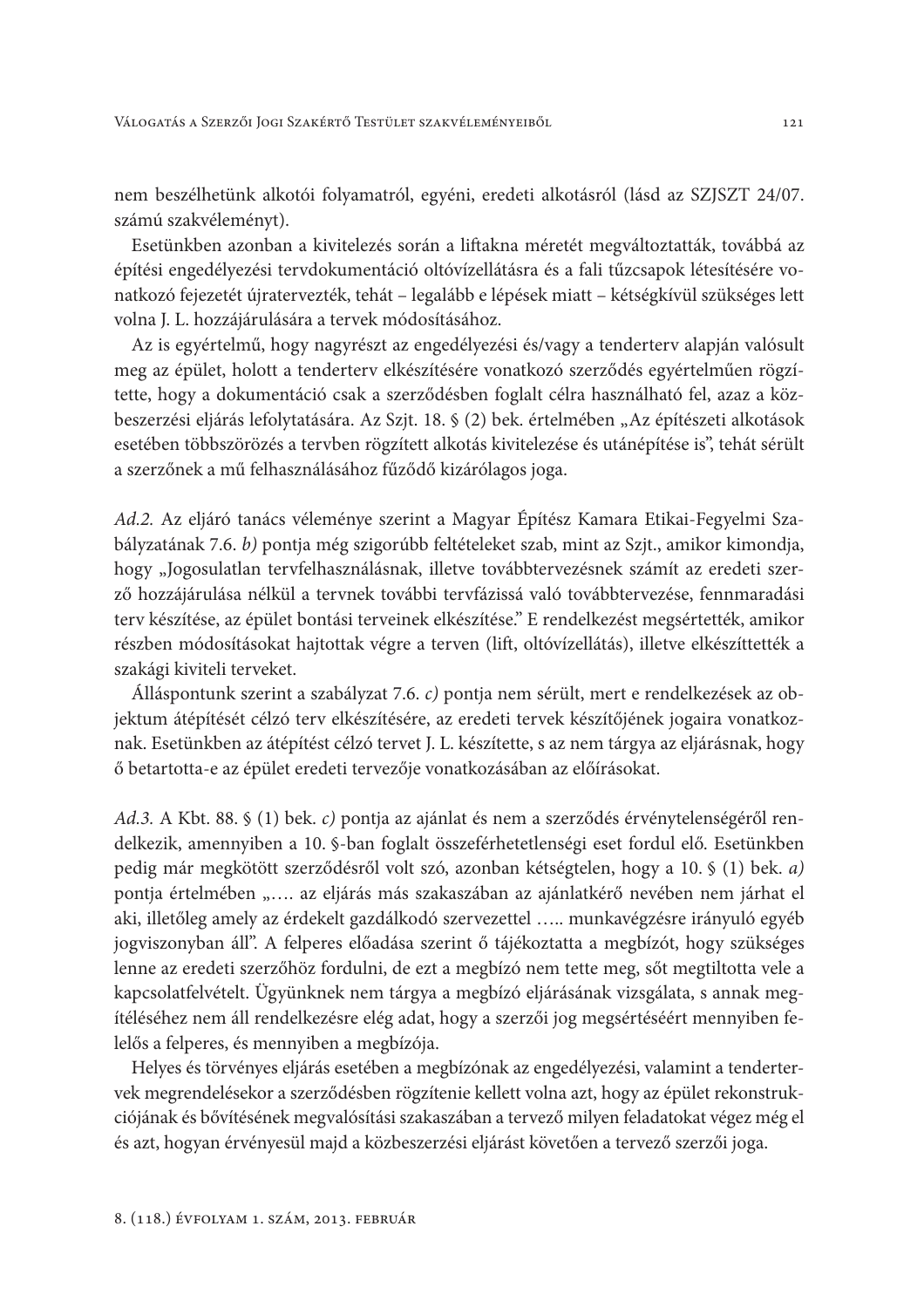A kivitelezési tervdokumentáció elkészítésének szükségességéről az 1. pontban már írtunk, a részletes tendertervek e dokumentációt jogszerűen nem pótolhatják.

> Dr. Vékás Gusztáv, a tanács elnöke Dr. Győri Erzsébet, a tanács előadó tagja Jékely Zsolt, a tanács szavazó tagja

> > Összeállította: dr. Legeza Dénes

# TÉRKÉPÉSZETI MŰVEK GYŰJTEMÉNYE ISKOLAI ATLASZBAN -A PLÁGIUM MEGÁLLAPÍTHATÓSÁGÁNAK KÉRDÉSE

 $SZ$ JSZT-24/11

A Szegedi Törvényszék megkeresése

A bíróság által feltett kérdések

A Szerzői Jogi Szakértő Testület az alperes által csatolt atlaszok, továbbá a felperes 2008-as kiadású 03, 02 és 01/A szám alatti atlaszai összehasonlítása alapján nyilatkozzon az alábbi kérdésre vonatkozóan!

- 1. Szakértői szempontból megállapítható-e, hogy az alperes által sérelmezett, 01., illetőleg 21-es számú, a felperes 2009-es kiadású atlaszai felépítésüket, tematikájukat, szerkesztésüket tekintve megegyeznek, illetőleg nagymértékű hasonlóságot mutatnak az alperes hasonló, csatolt atlaszaival?
- 2. A véleménynyilvánítás során hasonlítsa össze, hogy a felperes korábbi, 2008-as, illetőleg későbbi, 2009-es kiadású atlaszai önmagukban mennyiben térnek el egymástól szerkezetüket, felépítésüket, a használt ábrákat tekintve, továbbá azt is határozza meg - figyelemmel a felperes előadására – hogy a 2008-as kiadású atlaszokhoz képest hol kerültek új ábrák, térképek stb. elhelyezésre a 2009-es kiadású felperesi atlaszokban, ezek megtalálhatóak voltak-e az alperes korábbi kiadású atlaszaiban, vagy sem?

### Az eljáró tanács szakvéleménye

Az alperesi kérdések több száz térképre, és ezek gyűjteményeire (atlaszokra) vonatkoznak, anélkül, hogy kérdéseiben bármilyen konkrét térképre és annak valamely elemére vonatkozó észrevételt tett volna. Az eljáró tanács és az igénybe vett külső szakértő (dr. Papp-Váry Árpád) számára ezért különösen nagy munkaterhet jelentett a térképek áttekintése.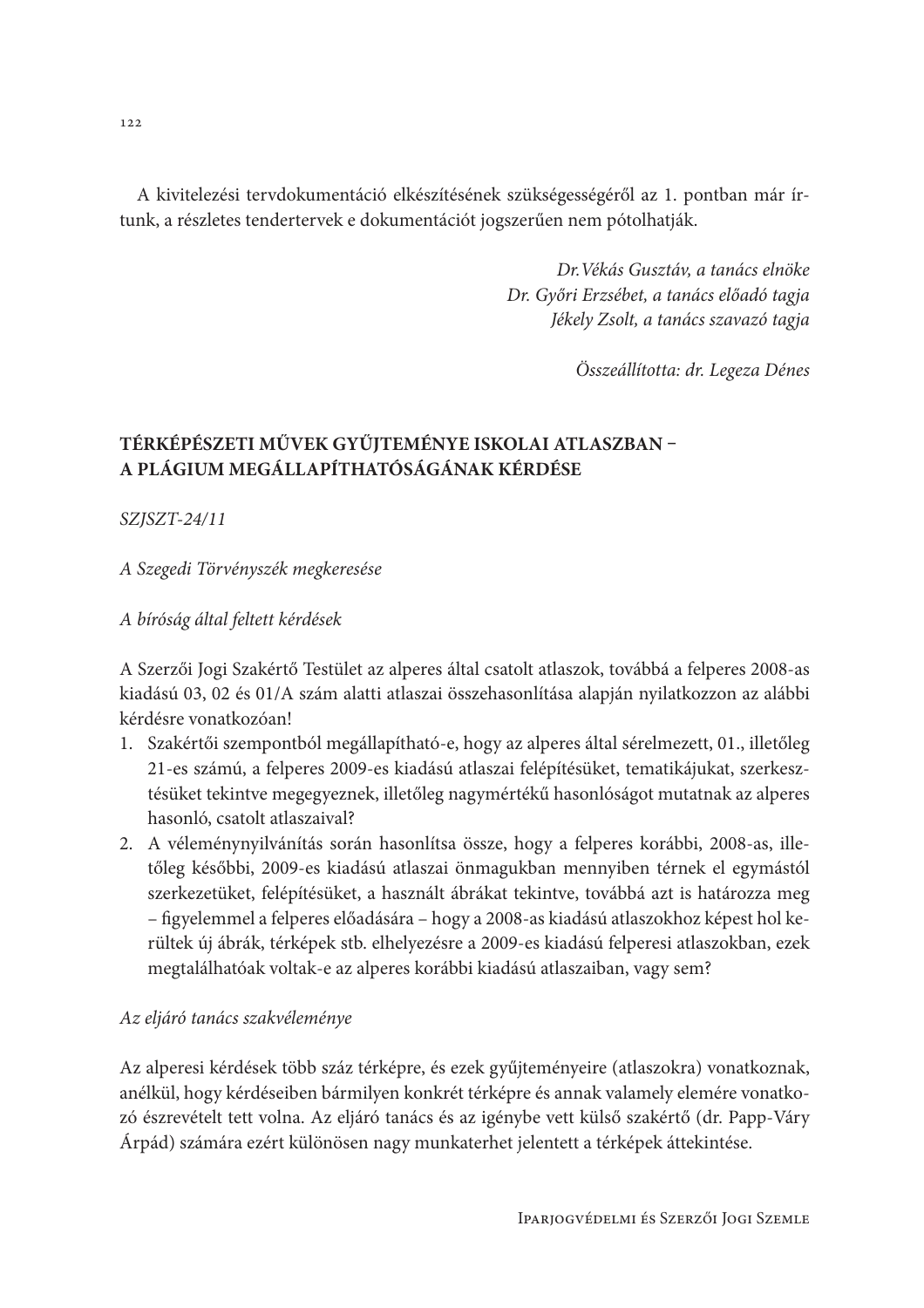A mellékelt külső szakértői vélemény részletesen tartalmazza a vonatkozó térképek öszszevetését. Ezekből az alábbi következtetések vonhatók le.

A) A C. Első atlaszom 2009. évi kiadásában (01) megjelent, az azonos című 2008-as atlaszhoz képest történt változások csak az időközben észrevett hibák javításainak tekinthetők. Ezek a változások semmilyen összefüggést nem mutatnak az alperes Környezetünk atlaszával, így ebben a tekintetben az eljáró tanácsnak az a véleménye, hogy a felperes nem sértette meg az alperes szerzői jogát.

B) A C. Földrajzi atlasza (21, 2009) az egy évvel korábbi kiadványhoz képest jelentősebb átdolgozáson ment át. Ezt összevetve az alperes Földrajzi atlaszával a következő következtetések vonhatók le.

- A C. atlaszában sok új jel szerepel. Ezek közül csak a titánérc, a volframérc, a kaolin szerepel az alperes atlaszában. Ez a hasonlóság nem eredményezi a térképészeti mű átvételét, hanem csak egyes elemek egybeesését, különös tekintettel arra, hogy e jelek használata nem mutat térbeli egybeesést a két atlaszban.
- Szintén újdonság a C. 2009-es atlaszában, hogy az energiatermelés ábráit a korábbi betűs jelölés helyett villámszerű ábrákkal helyettesítették. Ez a hasonlóság szintén nem eredményezi a térképészeti mű átvételét, hiszen a mű egésze szempontjából jelentéktelen alkotóelemek kisebb változtatásának tekinthető. Megjegyezzük, hogy ilyen jelölések már a C. korábbi atlaszaiban is szerepeltek, így ennek az ötletnek a forrása sem az alperes atlasza, sőt: az alperesi használat forrása lehet éppen a korábbi felperesi használat – ennek azonban nincs jelentősége, mert ezek az egyszerű jelölési megoldások önmagukban nem érik el a szerzői jogi védelemhez szükséges egyéni-eredeti jelleget.
- Több mint száz térkép közül mindössze kettő van (A Föld éghajlata és a Természetes növényzet), amelyik első pillantásra hasonló szerkesztői elképzelést mutat. A C. növényzeti térképe azonban megtalálható a felperes korábbi, Földi környezetünk atlaszában (10-11. o. 2004), de A Föld éghajlata térkép és az éghajlati grafikonok is megjelentek ugyanebben az atlaszban (6–7., 8–9. o.).
- A 73. oldalon a lemeztektonikát bemutató térkép kiegészült a különböző lemeztalálkozásokat szemléltető ábrákkal. Ez korábban nem volt a C. atlaszában, ugyanakkor az M. atlaszában szerepelnek ilyen ábrák. Önmagában azonos téma feldolgozása természetesen nem eredményez szerzői jogi jogsértést, ilyen helyzetben a mögöttük álló tudományos munka és a vizualizáció bír jelentőséggel. Az eljáró tanács szerint a két megoldás kivitele, megformálása teljesen különbözik egymástól, így jogsértésről ennél a térképnél sem beszélhetünk.

Utalunk az eljáró tanács alapügyben adott szakvéleményére, amely szerint a térképmű alapját képező valóság olyan tényhelyzet, ami nyilvánvalóan nem részesülhet szerzői jogi oltalomban. Az Szjt. 1. § (5) bekezdésének helyes értelmezése szerint ugyanis a tények sem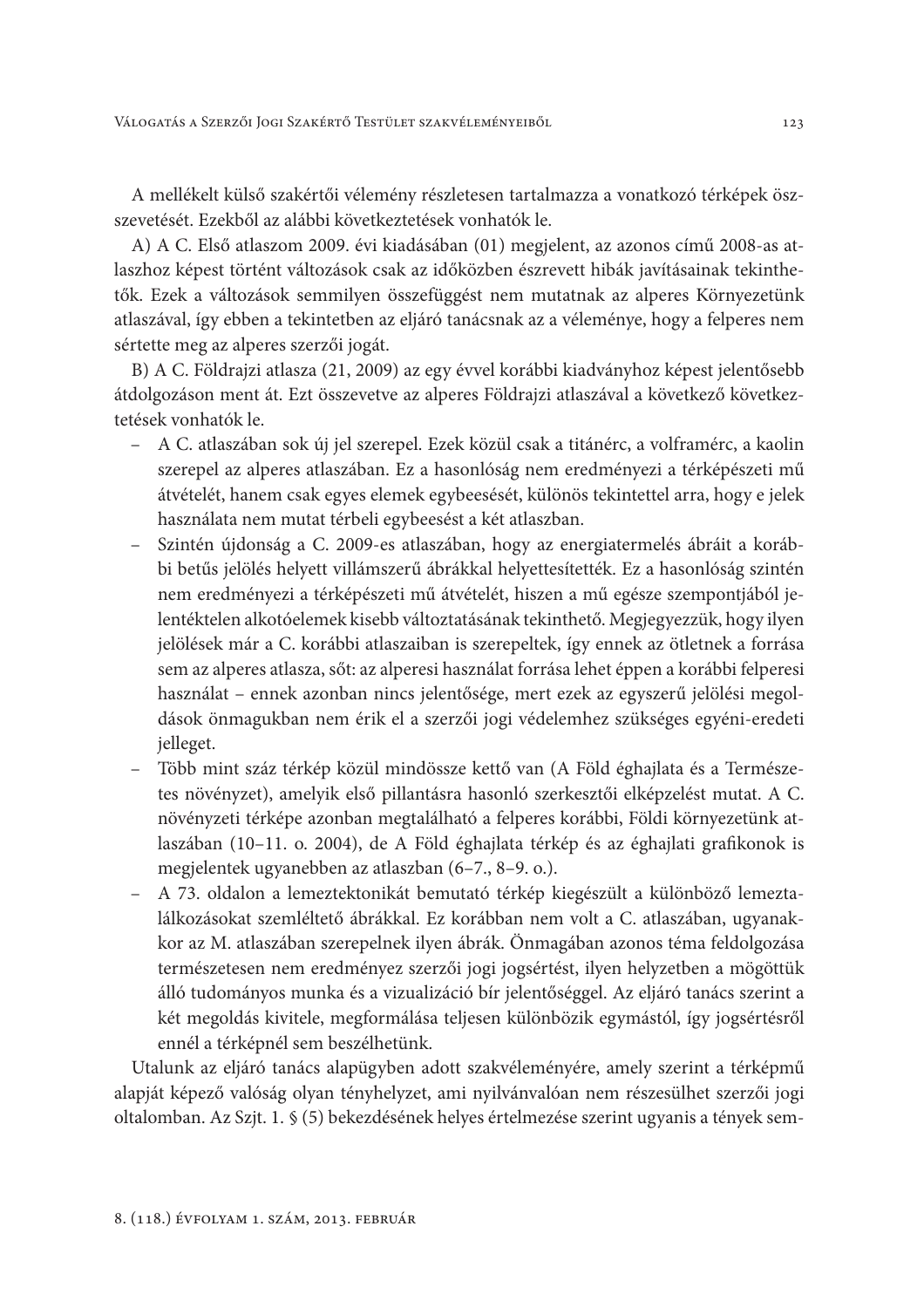milyen körülmények között nem részesülnek szerzői jogi oltalomban (nemcsak amikor sajtótermékek közleményeinek alapjául szolgálnak).

Szintén utalunk arra, hogy az Szjt. 1. § (6) bekezdése szerint valamely ötlet, elv, elgondolás nem lehet tárgya a szerzői jogi védelemnek. A C. új atlaszában szereplő újdonságok, amelyek néhány eleme hasonló az alperes atlaszának megoldásaihoz, csak ilyen "ötletnek" tekinthetők, így átvételük (ha ennek ténye egyáltalán bizonyítható lenne) nem alapoz meg szerzői jogi jogsértést.

A térképészeti mű összetett alkotás, amely rengeteg tény- és kreatív elem használatával áll össze, és amelynek létrehozatala során a tudományos kutatás és alkotás (lásd vetületválasztás, domborzatrajz, síkrajz, névrajz, jelkulcs, színkulcs, gyámrajz) szorosan összefügg a grafikai tervezéssel és kivitelezéssel (lásd színek és formák megválasztása és alkalmazása).

## Összefoglalva

Az eljáró tanács nem látja megalapozottnak azt az alperesi véleményt, hogy a C. átdolgozott 2009-es atlaszai (01 és 21) az alperes korábbi atlaszainak átvételével, átdolgozásával jöttek volna létre

> Dr. Gyertyánfy Péter, a tanács elnöke Dr. Tóth Péter Benjamin, a tanács előadó tagja Dr. Győri Erzsébet, a tanács szavazó tagja

Melléklet: külső szakértői vélemény

## SZAKÉRTŐI VÉLEMÉNY

A Szegedi Törvényszék 2. P. 20. 548/2010/115. végzésében szakértői véleményt kér az alperes felperessel szemben előterjesztett viszontkeresetéről.

Az alperes szerint a felperes átdolgozta 2009. évi kiadású 01 számú atlaszát az alperes szintén 2009-ben kiadott atlaszainak felhasználásával.

1. Első lépésként megvizsgáltuk milyen változásokat hajtott végre a felperes atlaszai új kiadásában

### Első atlaszom (01 2008., 01 2009.)

Az 1. oldal jelmagyarázatában új az uránérc, az édesipar, a söripar jele, kimaradt a színesfémkohászaté. Az energiatermelés három jele módosult, de ezeket a jeleket használta a C.-W. 1995. évi Földrajzi atlasza is: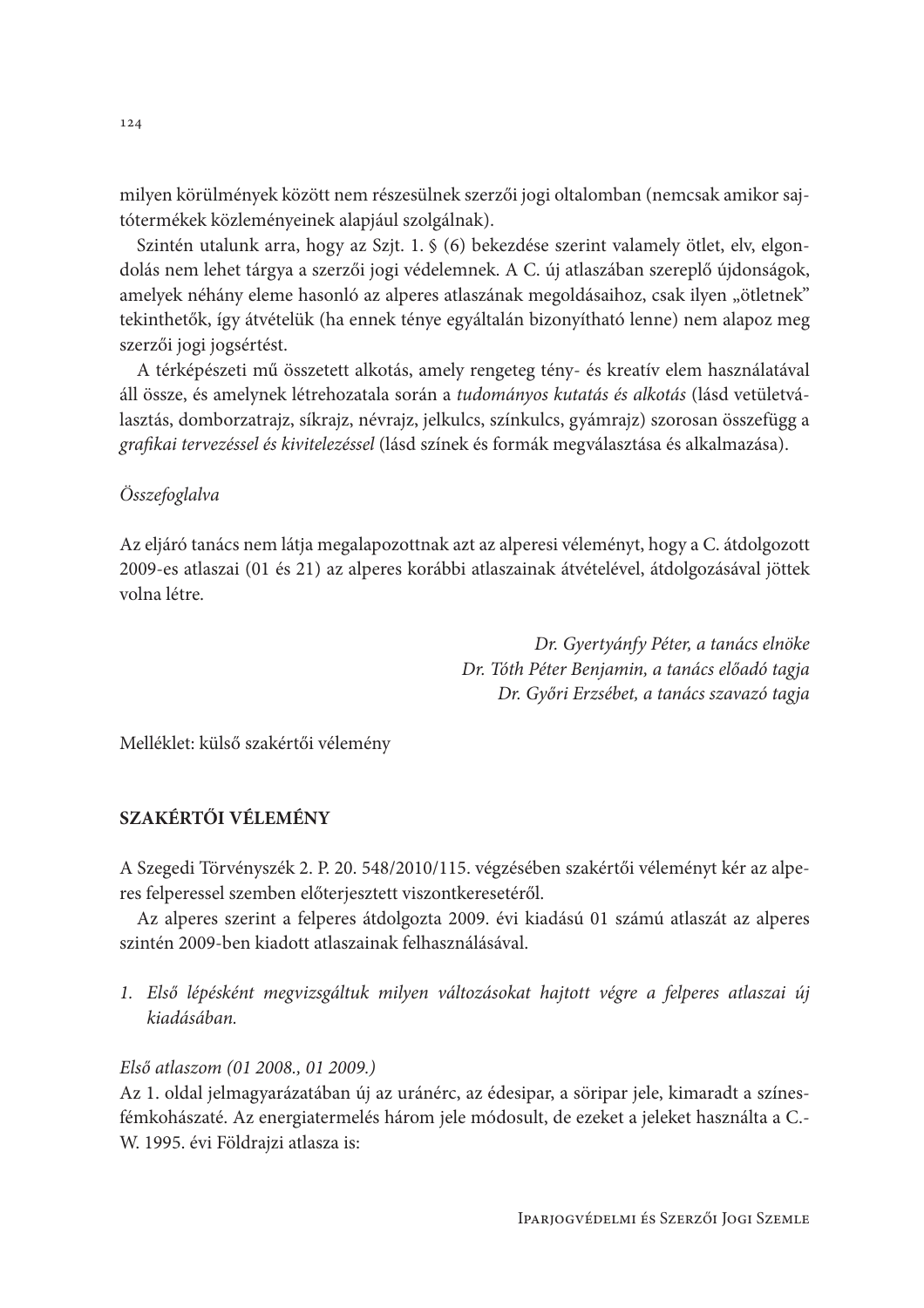19. oldal: a cukorrépa-terület fotóját és térképi jelét felváltotta a repce;

22-23. oldal: a településeknél feltüntetett jelek száma változott;

31. oldal: a cigány népesség felületi vonalkázása felületi szín lett;

38-39. oldal: az euró pénzérme London fényképéről átkerült az ír tengerpart fényképére.

### Földrajzi atlasz (02 2008., 21 2009.)

Címoldal: "a 10-16 éves tanulók számára" megjelölés "az 5-10. évfolyam számára" megfogalmazásra módosult.

Új belső címoldal lett. Új a kétoldalas tartalomjegyzék (2–3. oldal). A jelmagyarázat (4. oldal) néhány jellel bővült: kiemelt jelentőségű nemzetközi repülőtér, molibdénérc, kobaltérc, titánérc, magnéziumérc, volfrámérc, kaolin, márvány, geotermikus erőmű, árapályerőmű.

Az atomerőmű, hőerőmű, vízi erőmű jele az Első atlaszomhoz hasonlóan áramütésszerű rajzra változott.

A térképismereti alapfogalmak egyoldalas ábráját négy oldal váltotta fel. Az ábrák egy légi fényképet (6. o.) és a Föld különböző nézetű űrfelvételeit (8. o.) kivéve szerepelnek az Első atlaszomban is.

10-11. oldal: kiegészült A Kárpát-medence földtani szerkezete melléktérképpel, de ez az előző kiadásban, a Magyarország domborzata térképen volt (7. oldal). Az áthelyezett melléktérkép helyére Magyarország földtani szerkezete térkép került. Tartalma teljesen eltér az alperes azonos ábrájától.

Észak- és Dél-Dunántúl térképeit (8–9. o.) egybeszerkesztették. Feltehetően azért, mert a 8. és 9. oldalon, szinte egymás alatt ábrázolt Balaton zavarta a tanulókat. Az átfedés megszüntetésével felszabaduló helyre a Balaton és a Velencei-tó térképe került.

A 16-17. oldal új melléktérképe a Tisza-tó és környéke.

A Budapest és környékének fejlődése térkép (2008. évi kiadás 14. o.) kimaradt, Budapest és környékének méretaránya és így az ábrázolt terület kiterjedése megváltozott (1:300000 helyett 1:325000 lett).

Magyarország mezőgazdasága (23. o.) Talajaink minősége térkép ide került az előző kiadás következő oldaláról. A szálas- és szemestakarmány-termelés egy térkép lett. Az Ipari növények térkép a cukorrépa helyett a repcét ábrázolja.

24. oldal: A 2008. évi atlasz Felszíni vizeink és Ivóvizeink minősége térképeit egybeszerkesztették. Két új térkép a nagyobb, szennyezett levegőjű települések és a hulladékégetők.

25. oldal: új térkép Magyarország természetvédelme és világörökségi helyszínei. (Ez a térkép az Első atlaszom, 2008. 21. oldalán levő térképnek az átvétele nagyobb méretarányban.)

26-27. oldal: Az aktív keresők körgrafikonja helyett Budapest kerületeinek a népsűrűségét ábrázoló térkép készült.

31. oldal: új térkép a Jellegzetes időjárási helyzetek Európában.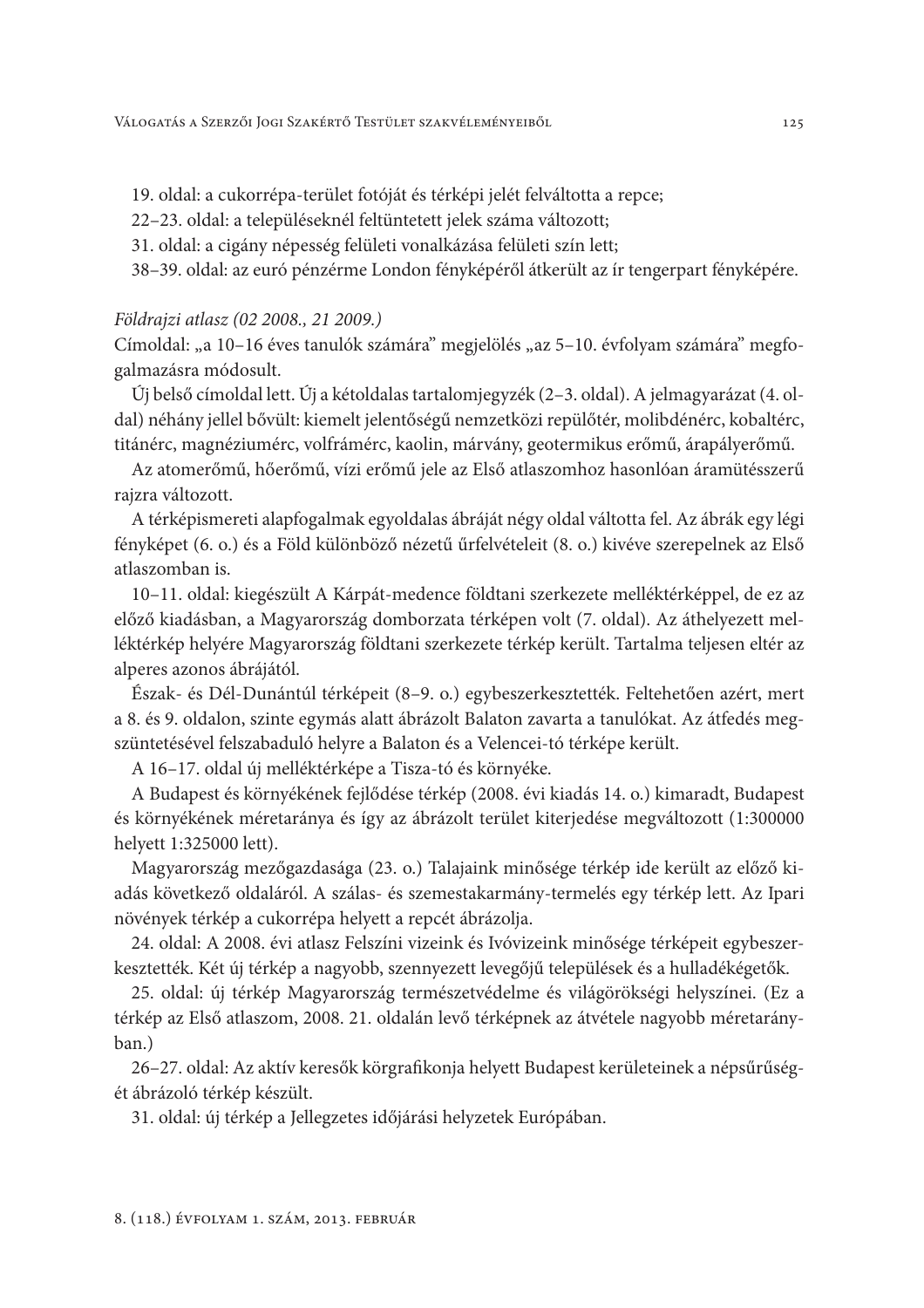25. oldal: az Európai Unió egy oldalon lévő hat kis térképe helyett két oldalon (34–35.) elhelyezett öt térkép lett. Az iparban, mezőgazdaságban, szolgáltatásban foglalkoztatottak százalékos arányát felváltotta az egy főre jutó GDP változása (1995–2004) és a felsőfokú végzettségűek aránya.

39. oldal: a Pireneusi-félsziget kiegészült az Atlanti-óceánban lévő spanyol és portugál szigetekkel, az Alpok térképe (44. o.) az Aletsch-gleccserrel.

A Kárpátok és az Északi-tenger kőolaj- és földgázmezői térképek kimaradtak (2008. évi kiadás 38., 39. o.).

57. oldal: Japán új melléktérképe a Tokiói-öböl környéke.

63. oldal: Afrika országai új melléktérképe a Ghardia-oázis és a Seychelle-szigetek.

73. oldal: A földtani szerkezet és a földrengések térkép össze lett vonva, a felszabaduló területen a kőzetlemezek találkozása és a kéreg anyagának körforgása ábrákat helyezték el.

A 72. oldal két térképéből -földrajzi övezetesség, természetes növényzet – két, teljes oldalas ábrázolás lett éghajlati grafikonokkal, növényzeti ábrákkal.

Új oldal az ökológiai lábnyom és a gazdasági fejlettség különbségei (83. o.).

A Föld zászlói rákerültek a Föld országai térképre (87. o.).

A nagy magyar utazók rajza Balázs Dénes útjaival kiegészült (89. o.).

Az egész atlaszban a domborzati térképeken lévő ipari jeleket mindenütt javították.

2. A változásokat összevettük az alperes Környezetünk atlaszával és Földrajzi atlaszaival

A C. Első atlaszom 2008. és 2009. évi kiadásai közötti változások időközben észrevett hibák javításai, semmilyen összefüggést nem mutatnak az alperes Környezetünk atlaszával.

Földrajzi atlasz (021, 2009.) és Földrajzi atlasz

A C. atlaszában szereplő sok új jel közül csak a titánérc, a volframérc, a kaolin szerepel az alperes atlaszában. Ezek a jelek sem mutatnak térbeli egybeesést a két atlaszban.

Az energiatermelés villámszerű ábrái a C. korábbi atlaszaiban is szerepeltek.

A C. két atlasza közötti változtatások, új melléktérkép vagy új térkép nem találhatók az alperes atlaszában.

Két térkép van (A Föld éghajlata és a Természetes növényzet), amelyik első pillantásra hasonló szerkesztői elképzelést mutat.

A C. növényzeti térképe azonban megtalálható a cég Földi környezetünk atlaszában (10-11. o. 2004.), A Föld éghajlata térkép és az éghajlati grafikonok is megjelentek ugyanebben az atlaszban (6-7., 8-9. o.).

A 73. oldalon a lemeztektonikát bemutató térkép kiegészült a különböző lemeztalálkozásokat szemléltető ábrákkal. Ez korábban nem volt a C. atlaszában. Az M. atlaszában szerepelnek ilyen ábrák, de kivitelük, megformálásuk teljesen különbözik a C. rajzaitól.